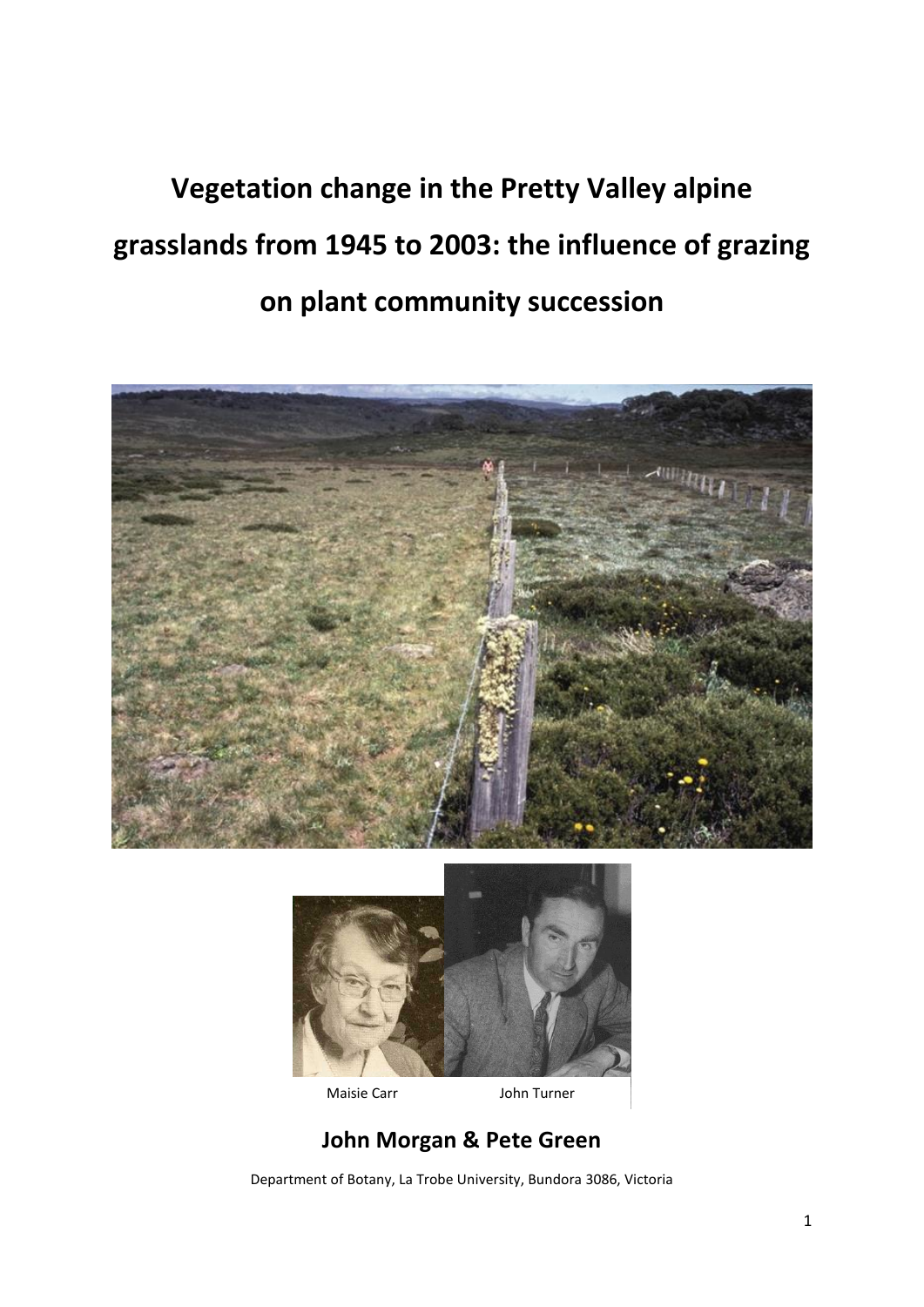## **Summary**

The Pretty Valley Grassland Plots on the Bogong High Plains are of National Significance. Established 1945-1947, they constitute the second longest running ecological experiment in Australia. The study, to examine how cattle grazing impacts the range condition (i.e. vegetation cover, bare ground, litter) of alpine grassland, have been monitored periodically ever since their establishment. However, data analyses have been largely restricted to analysing trends in the cover of common species. In this ambitious project, we used Australia Flora Foundation funds to help database the original data (1946-2009). Much of this data was stored as paper copy in filing cabinets. Hence, it was no small task to database 60 years of information, collected as point quadrat data from over 80 permanent transects, and then check the data entry to identify and rectify the many errors. Having achieved this aim, we have undertaken the first study to analyse patterns of change in the plant community over time in the presence / absence of grazing. Using non-metric multidimensional ordination techniques, we show that alpine grassland has changed substantially over time. In part this reflects the impacts of grazing – the vegetation has changed as it recovered from grazing. However, grazed 'control' plots have also changed, albeit less than the ungrazed plots. This probably reflects the underlying role that climate variation (e.g. drought, variation in snow duration) plays on plant community change. Our database and initial analyses provide an excellent opportunity to track future change in alpine grassland in response to fire and climate change.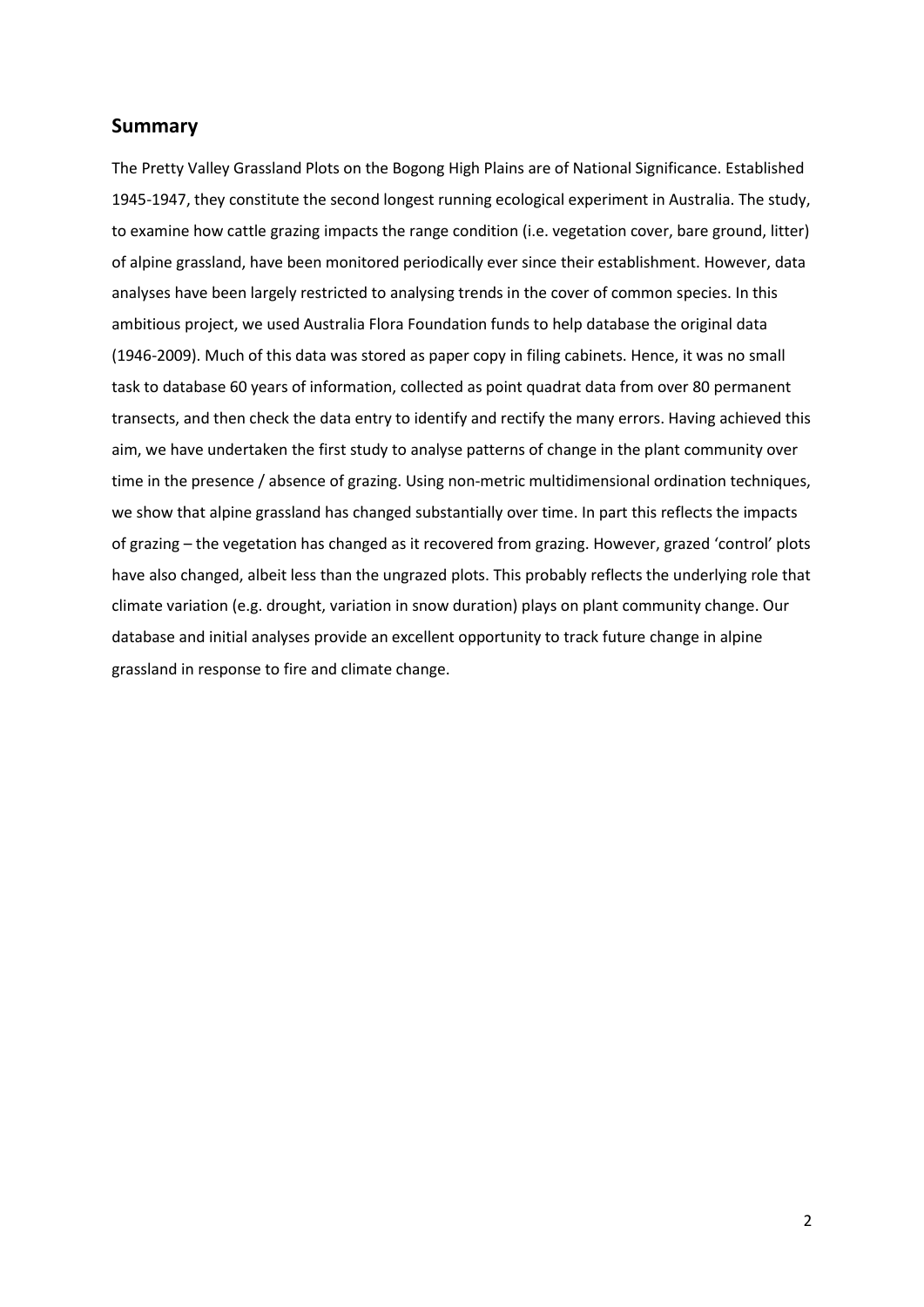### **Introduction**

Between 1945 and 1947, Maisie Fawcett (later Carr) and Professor John Turner of the University of Melbourne School of Botany established permanent transects on the Bogong High Plains, Victoria to study the effects of cattle grazing on vegetation condition. Grazed and ungrazed plots were established in grassland, short turf snowpatch, open heath and burned heath (after the 1939 fires) and these plots have been maintained and monitored regularly ever since, the most recent data being collected in January 2013.

The plots established by Fawcett and Turner have had a major influence and indeed, have been pivotal, in developing the ecological understanding of alpine vegetation dynamics in Victoria. At least five significant scientific publications have arisen directly from research on the plots. Carr & Turner (1958a, b) *Aust J Bot* examined the initial vegetation changes with fencing while Carr (1962) *Proc Roy Soc Vic* articulated the demographic responses of the key shrub species to disturbance. Wahren et al. (1994) *Aust J Bot* focused on four plots (grassland/open heath, grazed/ungrazed) and reported upon the vegetation changes observed between 1947 and 1994. Most recently, Williams et al (2008) *International J Wildland Fire* used the plots as part of a wider analysis to report on the response of alpine vegetation to fire.

In this study, funded by the Australian Flora Foundation, we proposed to (a) database all original data associated with these plots (1947-2003 inclusive) using database software capable of storing large volumes of data, (b) analyse the structural and floristic changes that have occurred in all plots over this time (an analysis that has not yet been undertaken) and place these changes in the context of grazing and plant community succession and (c) publish the work in high quality scientific journals. We achieved aim (a), although this proved a bigger challenge than anticipated. Most of the AFF funds were used to enter data into an Access Database, and check the data that was then entered. This was a substantial task – 60 yrs of data, collected by different recorders, with changes in taxonomy meant much of our effort was used on data entry. However, we have also achieved aim (b) of analysing the Pretty Valley Grassland data, showing that both grazed and ungrazed plots have been dynamic over the last six decades, and that cattle grazing impacts are obvious in this alpine grassland. Aim (c) has yet to be realised.

We report the findings of our work here.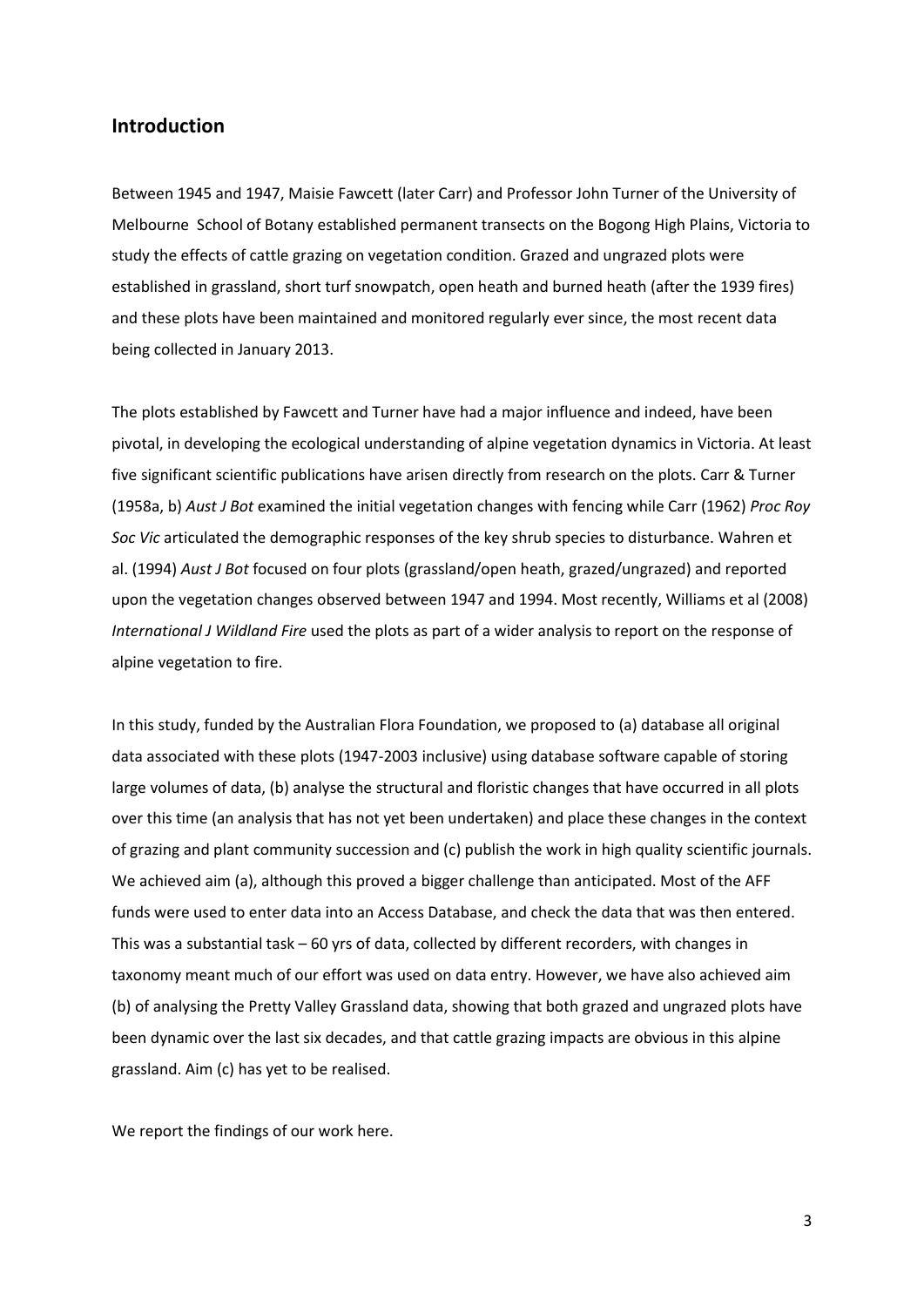#### **MATERIALS AND METHODS**

#### **Sites**

The study was conducted on the Bogong High Plains of Victoria (Australia), 250 km northeast of Melbourne. This alpine plateau covers an area of about 70 km2 above the treeline, and varies in altitude from 1660 m to 1880 m. The average annual precipitation at Falls Creek (36 $^{\circ}$  52' S, 147 $^{\circ}$  17' E, 1765 m altitude) is 1216 mm (1990-2006), with mean annual maximum and minimum temperatures of 9.3 °C and 2.5 °C, respectively. Snow falls between June and October, and average minimum temperatures reach -2.8  $\degree$ C and -2.5  $\degree$ C in July and August. The grazing exclusion experiment is located at Pretty Valley (36 °54'S, 147 °18'E, 1700 m asl), in tussock grassland about 4 km south of Falls Creek. These grasslands are dominated by a variety grasses (Poaceae; mainly *Poa*, but also *Agropyron*, *Agrostis*, *Deyeuxia* and *Trisetum*), and also contain sedges (Cyperaceae; *Carex*) and herbs (mostly Asteraceae; *Brachyscome*, *Celmisia*, *Craspedia*, *Erigeron*, *Euchiton*, *Leptorhynchos*, *Microseris*, *Podolepis* and *Senecio*). There are also a variety of woody shrubs, including Fabaceae (*Hovea*, *Oxylobium*), Myrtaceae (*Kunzea*) and Proteaceae (*Grevillea*), but these are uncommon

#### **Grazing on the Bogong High Plains**

The Bogong High Plains have been grazed by domestic stock (cattle, sheep and horses) over the summer months since 1850s until 2005. Stocking rates probably peaked in the 1930s, about a decade prior to the establishment of the grazing exclusion experiment. Stock density was especially high during severe droughts, such that in 1901, there were an estimated 100,000 sheep grazing the high plains. In 1946, concerns about over-grazing lead to the banning of sheep and horses from the High Plains, and cattle numbers were limited to about 8,000 adult cattle plus calves. By the early 1980s graziers were permitted to graze 4,000 cows plus calves (van Rees and Hutson 1983), and there was effectively been no grazing on the High Plains since the extensive wildfires of 2003. The Pretty Valley area has been grazed continuously by cattle throughout the period of study (1947- 2003), but the intensity of grazing is likely to have fallen by around 50% since the 1950s. All stock grazing on the Bogong High Plains was banned from 2006.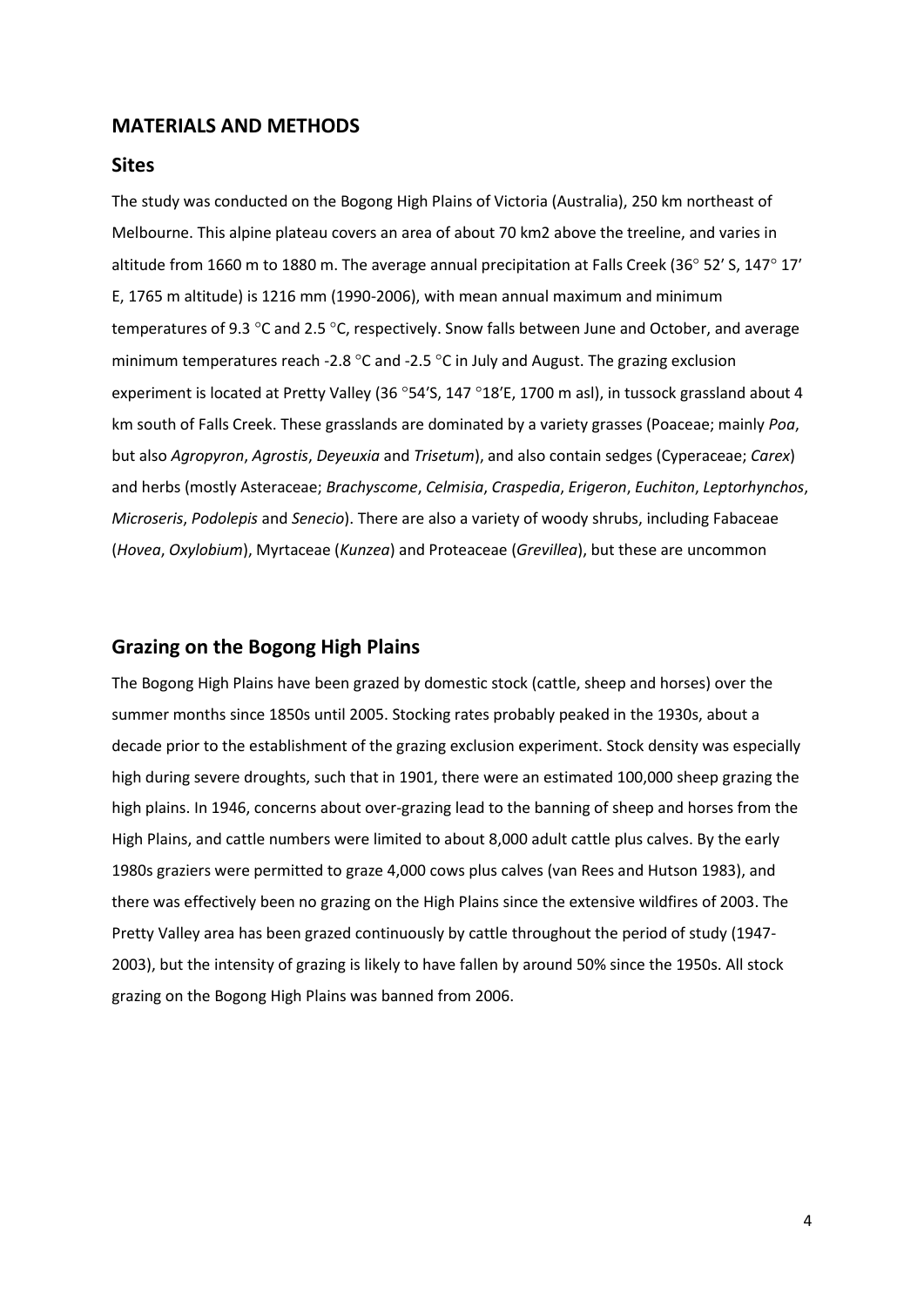## **The Grazing Exclusion Experiment**

The grazing exclusion experiment consists of two plots, each 15 m x 60 m. The plots lie adjacent to each other on a gentle south facing slope, and one has been fenced to exclude cattle since 1947. Both the control and exclusion plots were monitored annually during the austral summer (in January or February) between 1947 and 1951, and then once or twice per decade thereafter. For this study, we used data from 10 surveys, in 1947, 1951, 1958, 1966, 1979, 1982, 1989, 1994, 1999, 2003. Species composition and relative species frequencies were assessed at each survey date with point quadrats, where the identities of all species touching a 4 mm diameter pin were recorded (hereafter 'species hits'). For the first several years of this study, the point quadrats were arranged in racks of 10 pins spaced at approximately 10 cm intervals, and the rack was repeatedly repositioned at random locations within each plot. In 1951, the sampling scheme was changed to single pins spaced either 0.5 m or 1.0 m apart, along 44 short, permanently marked transects running across the short axis of each plot. The total number of point quadrats has varied between 540 and 1100 in each survey. Earlier analyses of these data were limited to the dominant grasses, herbs and shrubs. For this study, we consulted original field note books to calculate change in abundance of all species occurring on the plots.

#### **Data Analyses**

In the absence of replication, we compared the trajectories of the plots from their initial states in 1947, and looked for evidence of divergence. For floristic composition, we took significant, negative temporal trends in the Bray-Curtis similarity coefficient to indicate divergence from the 1947 state within either plot over time, or between the plots over time. All species were included in these community analyses, and for consistency, we used NH when calculating relative species frequencies. Bray-Curtis similarity coefficients were calculated on both log(%frequency+1)-transformed data and presence-absence data to gauge whether any floristic divergence was driven primarily by differences in the suite of species on each plot (presence-absence), or by shifts in the relative abundances of a common set of species.

## **RESULTS**

#### *Species trends*

Fifty six species were recorded on the plots over nearly six decades, with a mean of 32 species on both the control and exclusion plots in any one survey year. Summed over years and plots, the six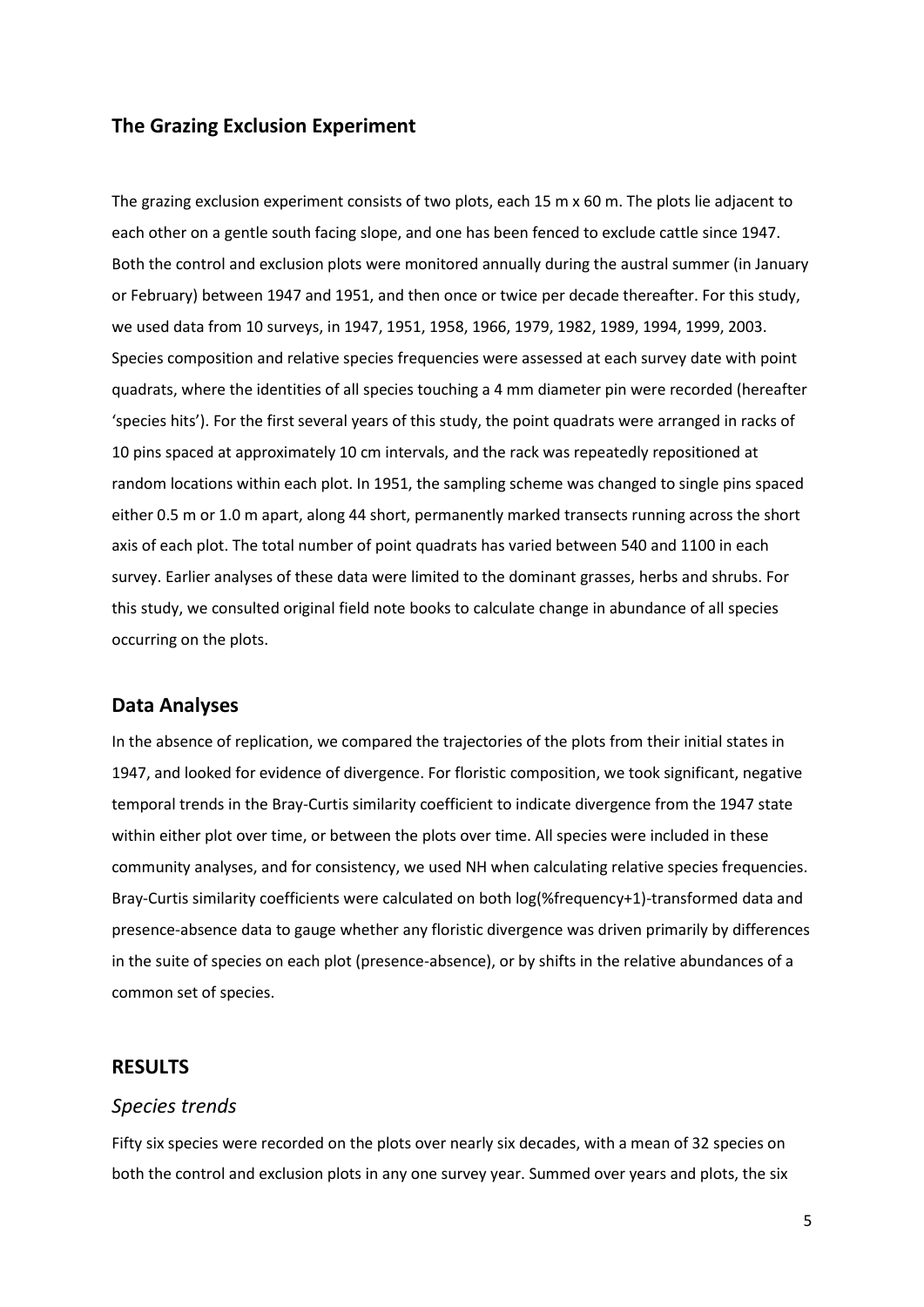most common species were *Poa hiemata* (40.3% of species hits), *Leptorhyncos squamatus* (15.1%), *Celmisia pugioniformis* (10.5%), *Carex hebes* (6.4%), *Asterolasia trymalioides* (5.6%) and *Rytidosperma nudiflora* (2.9%), which together accounted for 81% of all species hits recorded in 10 surveys since 1947. The cover of *Poa* showed no consistent trends over time on either plot (Fig. 1a), being recorded at 60-80% of all point quadrats consistently through the study. *Leptorynchos* was equally abundant in both plots for the first two decades of the study (Fig. 1b), but became relatively more common on the unfenced plot in latter two thirds of the study. *Celmisia* has stayed uncommon on the unfenced plot, occurring at less than 4% of point quadrats for most of the study, while it has increased dramatically on the fenced plot through the study, to almost 50% cover by 2003. The cover of *Carex* (Fig. 1d) has declined four-fold (c. 20% to c. 5%) on the fenced plot more or less consistently from the start of the experiment, whereas a similar decline has only been noticeable on the unfenced plot since 1982. *Asterolasia* (Fig. 1e) has remained consistently rare on the unfenced plot, occurring at than 1% of all sample points for the duration of the study. However, the cover of this species underwent a sustained increase in cover on the fenced plot until it reached 38% in 1982, and then declined by half (to c. 17%) by 2003. There was slight drop in the cover of *Danthonia* on the unfenced plot over the period of the study (Fig. 1f), while the cover of this species increased markedly on the unfenced plot later in the study.

### *Change in species composition through time*

There have been significant floristic changes on both plots since 1947, but the pace and degree of change has been greatest on the exclusion plot (Fig. 2a). Based on relative species abundances, the unfenced plot was still 74% similar to its 1947 state by 2003, and the rate of change has remained virtually constant throughout the study (Fig. 2b). This is indicated by the minor increase in the regression coefficient from a linear model (r2=0.885, p<0.001, n=9 omitting the 1947 data point when similarity=100%) to one including extra terms (3rd order polynomial regression coefficient r2=0.893, p<0.001). In contrast, the fenced plot was only 50% similar to its 1947 condition by 2003 (Fig. 2b), and a 3rd order polynomial regression gave a substantially better fit (r2=0.966) than a simple linear regression (r2=0.898), suggesting that most of the floristic change on the fenced plot occurred during the first 40 years of the experiment.

These trajectories do not show floristic divergence between the plots over time, because they track change against initial conditions on each plot, rather than tracking change in floristic similarity between the plots. To do this, we calculated Bray-Curtis Similarity between the plots in each survey year. From being 81% similar in 1947 (Fig. 2c), vegetation on the fenced and unfenced plots diverged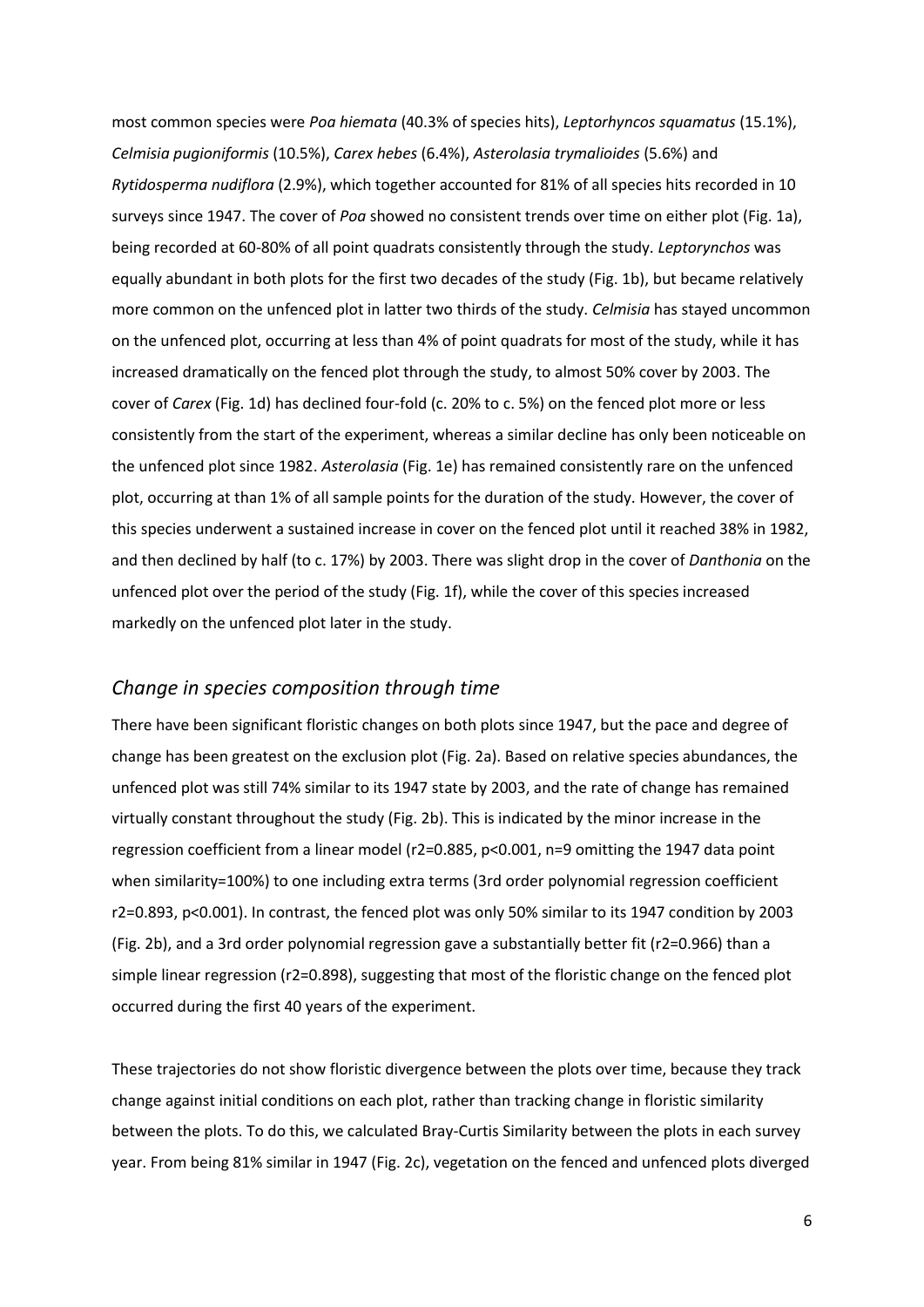over time to be only 52% similar by the late 1990s. Again, a 3rd order polynomial regression gave a substantially better fit (r2=0.958, p<0.001, n=10) than a simple linear regression (r2=0.893), and the shape of the fitted curve suggests that most of the divergence occurred in the first half of this long study.

Repeating all of these analyses with presence/absence data showed that change within plots, and the divergence between them, was driven mostly by shifts in the relative abundances of what was a substantially similar suite of species (Fig. 3). First, the 'drift' of the plots through 2-dimensional ordination space (Fig. 3a) did not follow the same ordered, temporal sequence that was apparent for the relative abundance data (Fig. 2a). Second, there was no significant temporal trend in changes in similarity on unfenced plot (linear r2=0.161, p=0.284; Fig. 3b) and a weak trend on the fenced plot (linear r2=0.613, p=0.013). Third, the plots were between 70% and 80% similar for most of the study, with no evidence of divergence between them over time (linear r2=0.150, p=0.268).

#### **DISCUSSION**

#### **Did cattle exclusion drive the observed differences between the plots?**

Our data confirm that individual species and, perhaps more importantly, plant communities *per se*  were dynamic over 60 years. Clearly, vegetation dynamics in the presence of cattle grazing is determined by physical disturbance and/or herbivory, as affected by differences in species palatability, but this occurs within the context of large variation in climate as this affects abiotic factors such as drought intensity and duration of snowcover. Clearly, plant communities have diverged over time, suggesting that cattle grazing fundamentally impacts of successional processes. This has not previously been observed in this important dataset. Ungrazed plots were more dynamic, and diverged more than grazed plots, hinting that grazing 'dampens' underlying or background vegetation change. However, grazed plots *did* change in time, albeit less so than ungrazed plots, perhaps reflecting the fact that cattle grazing numbers were in decline during the duration of the study. By the 2003 survey, there were effectively very few cattle grazing the area.

The interpretation of our study rests entirely on whether we accept the proposition that the exclusion of cattle has been responsible for the divergent floristic trajectories of the plots in this unreplicated experiment. Three lines of argument suggest strongly that this is the case. First, the alternative hypothesis of underlying environmental variation has been all but ruled out by Kirkpatrick (1997). In a forensic dissection of plant ecology in Australia, and issues of replication in particular, he considered the specific case of the Pretty Valley experiment and concluded that one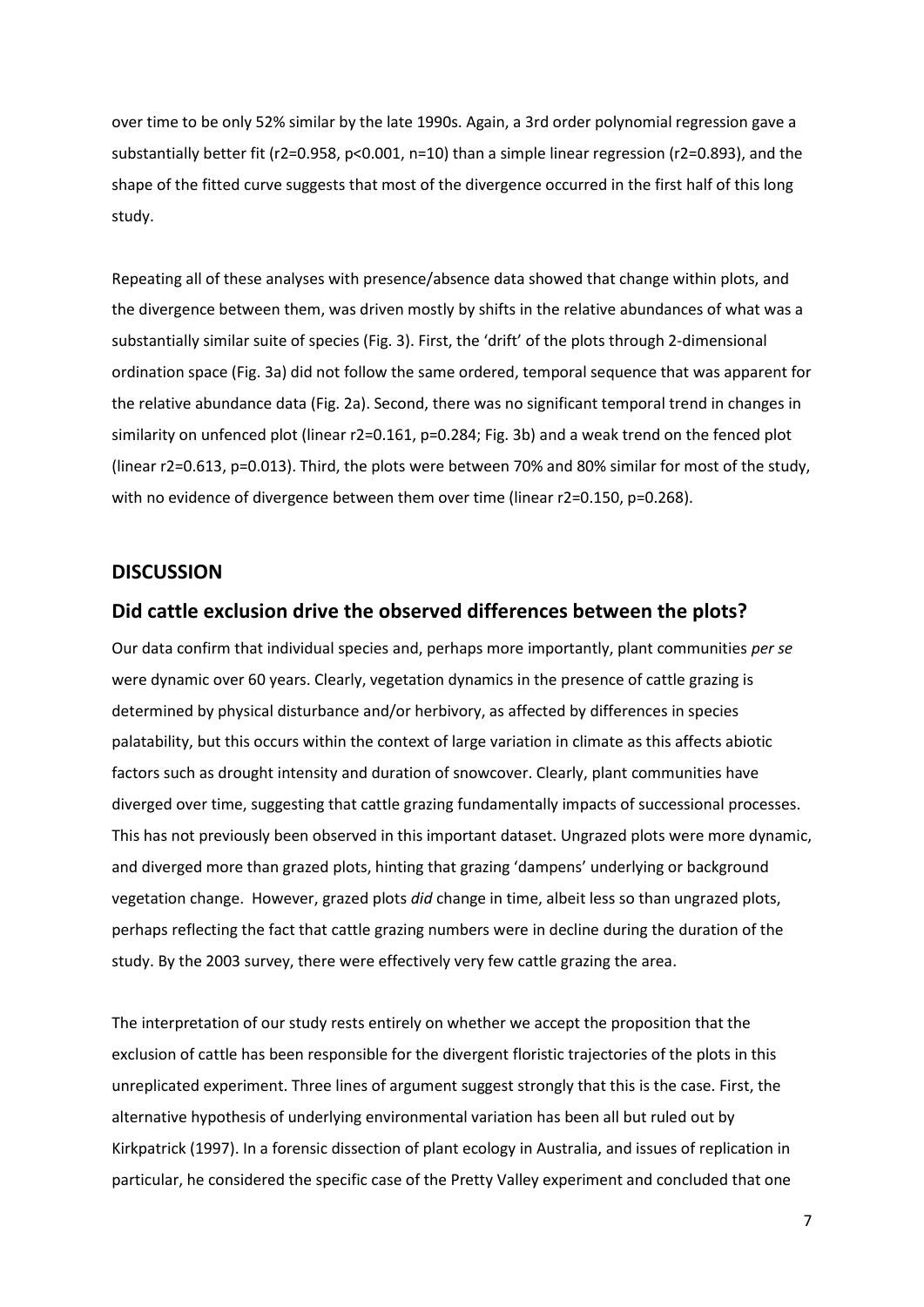would have to try 'really hard' (pg 295) to hypothesize that underlying variation in edaphic or topographic factors were key drivers of floristic differences across the fenceline. He further concluded that it was 'hard to doubt' (pg. 295) that the exclusion of grazing has been the major cause of the differences between the plots.

Second, the temporal trends in cover of several species are consistent with what would be expected of either their palatability to cattle, their tolerance to trampling or their response to soil disturbance. For example, Wahren et al. (1994) argued persuasively that contrasting trends in the cover of the two main herbaceous species in the experiment is consistent with the effects of cattle grazing; *Celmisia* is highly palatable to cattle (van Rees 1982, 1984) and increased in cover in the absence of grazing. On the other hand, *Leptorhyncos* is a vigorous colonist of bare, inter-tussock spaces that result from cattle grazing (Carr & Turner 1959b), and at Pretty Valley this species declined in cover abundance in the absence of disturbance. Further, the consistently low cover of the shrub *Asterolasia* on the grazed plot, and its initial, dramatic increase in cover on the exclusion plot is consistent with its high palatability to cattle (van Rees 1984) and sensitivity to trampling (Carr and Turner 1959b, Carr 1962, Williams and Ashton 1987). Its decline in cover from 1982 is probably due to the senescence of individual shrubs (Wahren et al. 1994), which are obligate reseeders (Williams and Ashton 1987).

Third, this experiment has been one of several long-term studies at the centre of a decades-long debate about the impact of cattle grazing on the biodiversity and conservation values of the Bogong High Plains (e.g. Williams et al. 2006 and references therein). Scientific claims for a significant exclusion effect at the Pretty Valley experiment have been tested and passed in reviews by both the Australian Academy of Sciences (1957) and more recently by CSIRO (Groves 1998), Australia's peak national research institution. There has never been any scientifically-based doubt of a real treatment effect, although we concede that in the absence of replication, we have no estimate of the spatial variability in effect size for floristic composition.

### **Conclusion**

As the second longest running ecological and land management study in Australia and hence, a dataset of National Significance, this dataset is an outstanding benchmark for assessing how alpine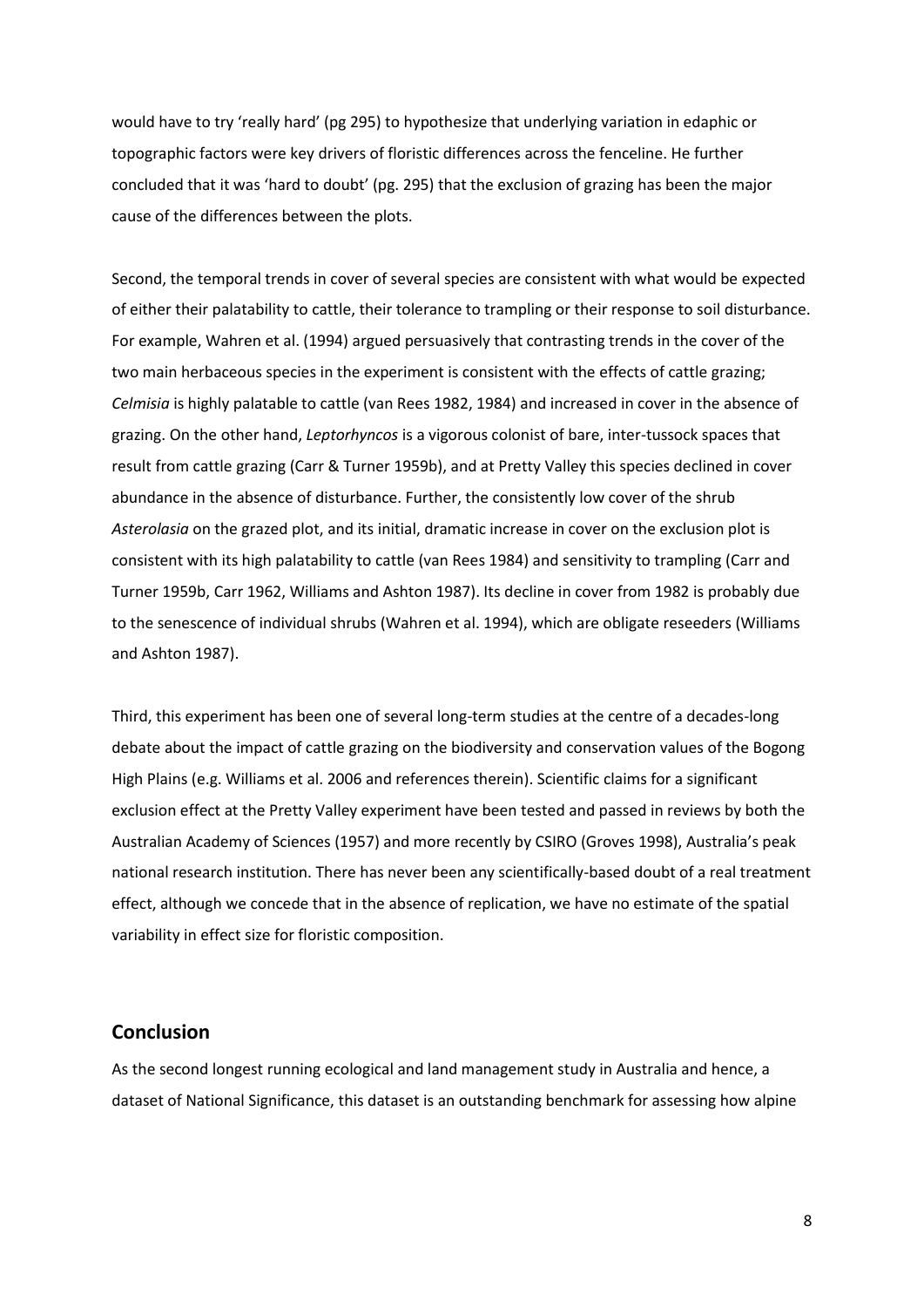vegetation will change with future climate change (perhaps the next 60 yrs of data!). These data have relevance to the entire alpine zone in Australia because they provide a unique opportunity to assess and interpret the vegetation changes that have been observed in the context of land management and plant community succession.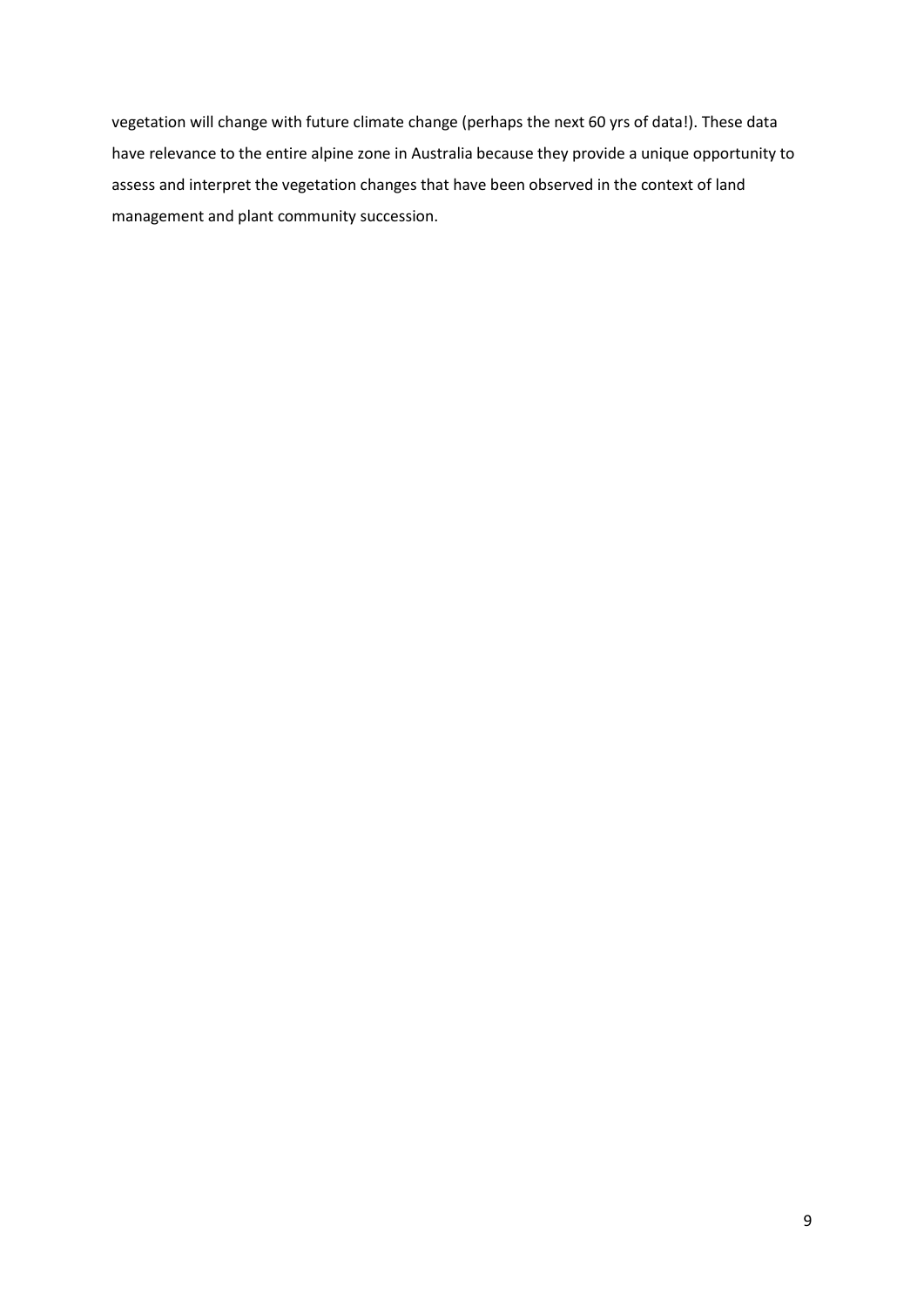#### **References**

Australian Academy of Science. 1957. A Report on the condition of the high mountain catchments of New South Wales and Victoria. Canberra. 62pp.

Carr, S.G.M. 1962. The role of shrubs in some plant communities of the Bogong High Plains. Proceedings of the Royal Society of Victoria 75: 301-310.

Carr, S.G.M. and Turner, J.S. 1959a. The ecology of the Bogong High Plains. I. The environmental factors and the grassland communities. Australian Journal of Botany 7:12-33.

Carr, S.G.M. and Turner, J.S. The ecology of the Bogong High Plains. II. Fencing experiments in grassland C. Australian Journal of Botany 7: 34-63.

Groves, R. 1998. Grazing in the Victorian high country. An assessment of the scientific adequacy of grazing studies in the Victorian high country 1945-1998, with some recommendations for future research. Unpublished report to report to Parks Victoria.

Kirkpatrick, J.B. 1997 'The Future of Australian Plant Ecology – incisively idiographic or nebulously nomothetic?', *in Frontiers in Ecology: Building the Links, The 1997 Conferenceof the Ecological Society of Australia*, October 1-3, 1997, Ecological Society of Australia Inc,Charles Sturt University, Albury.

Van Rees, H. 1982. The diet of free ranging cattle on the Bogong High Plains, Victoria. Australian Rangeland Journal 4:29-33.

Van Rees, H. 1984. Behaviour and diet of free-ranging cattle on the Bogong High Plains, Victoria. Department of Conservation, Forests and Lands Environmental Studies Publication No. 409, Melbourne.

Wahren, C-H.A., Papst, W.A. and Williams, R.J. 1994. Long-term vegetation change in relation to cattle grazing in subalpine grassland and heathland on the Bogong High Plains: an analysis of vegetation records from 1945 to 1994. Australian Journal of Botany 42: 607-639.

Williams, R.J and Ashton, D.H. 1987. Effects of disturbance and grazing by cattle on the dynamics of heathland and grassland communities on the Bogong High Plains, Victoria. Australian Journal of Botany 35: 413-431.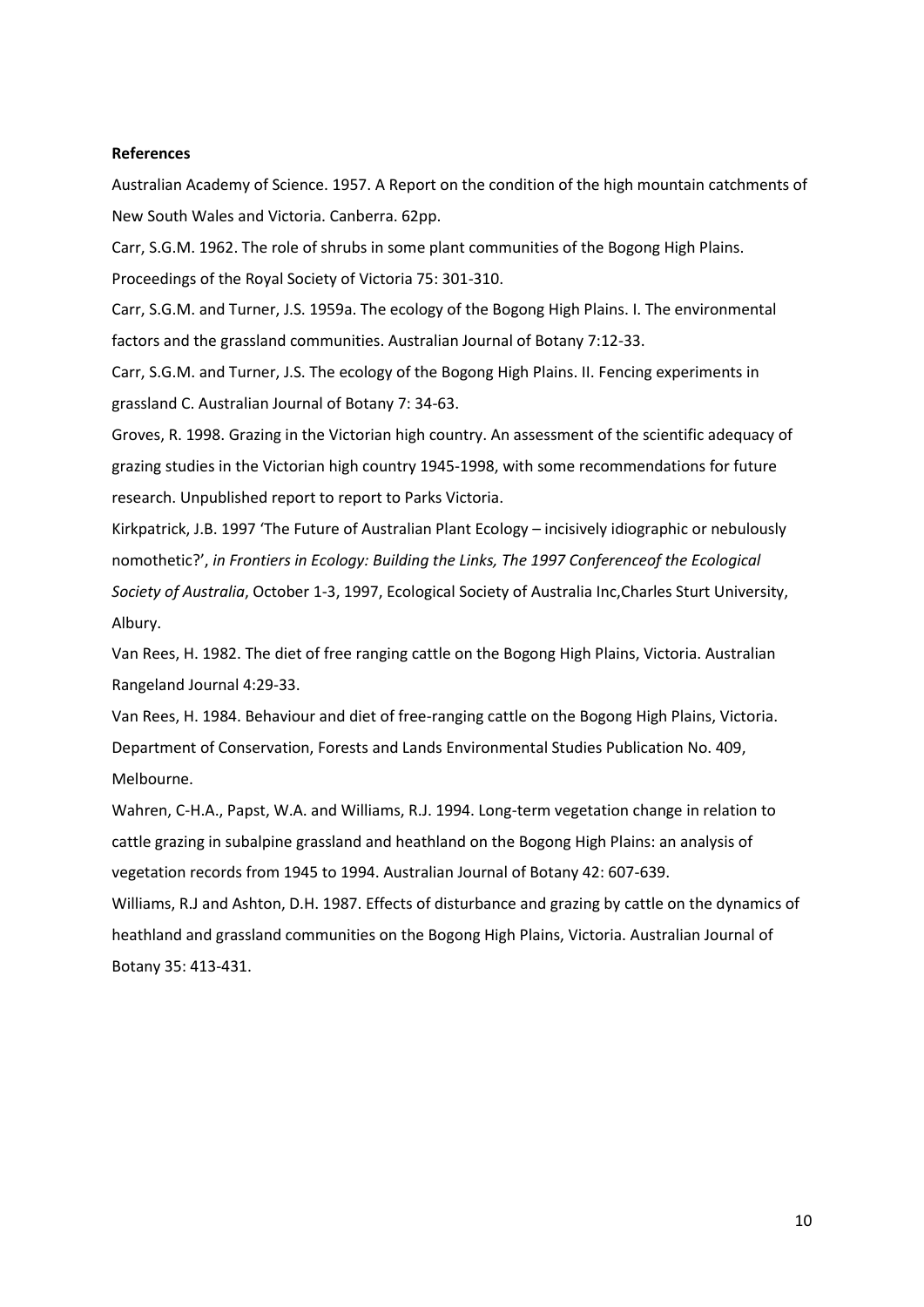#### **Figure Captions**

Figure 1. Temporal trends in the cover of (a) *Poa hiemata*, (b) *Leptorhyncos squamatus*, (c) *Celmisia pugionoformis*, (d) *Carex hebes*, (e) *Asterolasia trymalioides* and (f) *Rytidosperma nudiflora* in the grazed (open symbols) and ungrazed (closed symbols) plots. Cover was assessed as Nx/NP x 100, where Nx was the number of point quadrats where Species X was recorded, and NP was the number of point quadrats surveyed.

Figure 2. Community change and divergence on the grazed and ungrazed plots from the start of the experiment in 1947, based on log(x+1) transformed data of relative species abundances (see text); (a) NMDS ordination showing growing divergence through time. Sample years connected sequentially by solid black lines, stress = 0.06, (b) the decline in the Bray-Curtis estimate of similarity for each plot through time, compared to their initial state in 1947, and (c) the decline in Bray-Curtis estimate of similarity between the plots, from their initial similarity of 81% in 1947. In (a) and (b), open symbols depict the grazed plot, and closed symbols depict the ungrazed plot.

Figure 3. Community change and divergence on the grazed and ungrazed plots from the start of the experiment in 1947, based on species presence/absence data (see text); (a) NMDS ordination showing no divergence through time. Sample years connected sequentially by solid black lines, stress = 0.16, (b) the divergence of the community on the ungrazed plot (but not the grazed plot) from its initial state in 1947, and (c) the no consistent change in the Bray-Curtis estimate of similarity between the plots, from their initial similarity of 76% in 1947. In (a) and (b), open symbols depict the grazed plot, and closed symbols depict the ungrazed plot.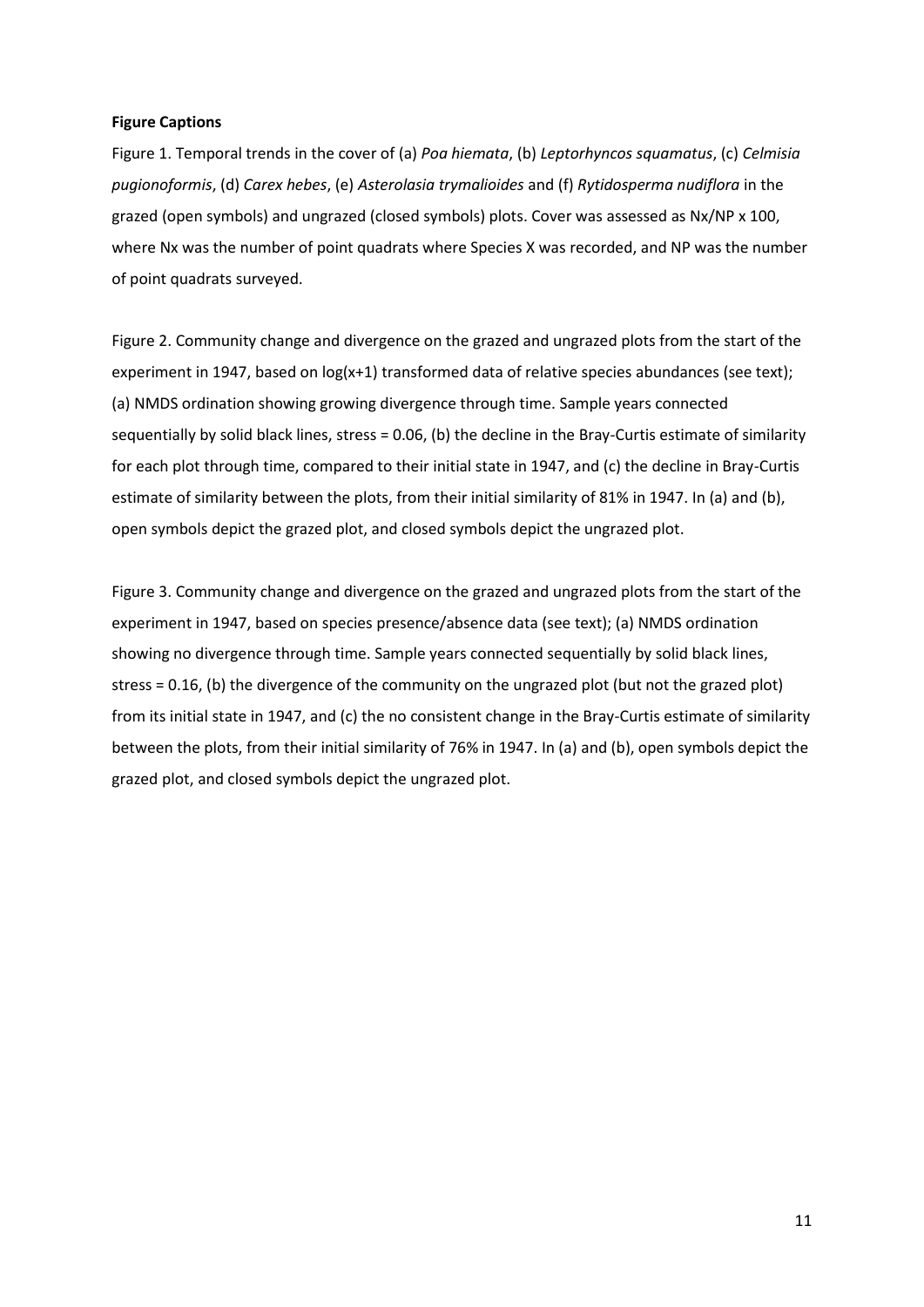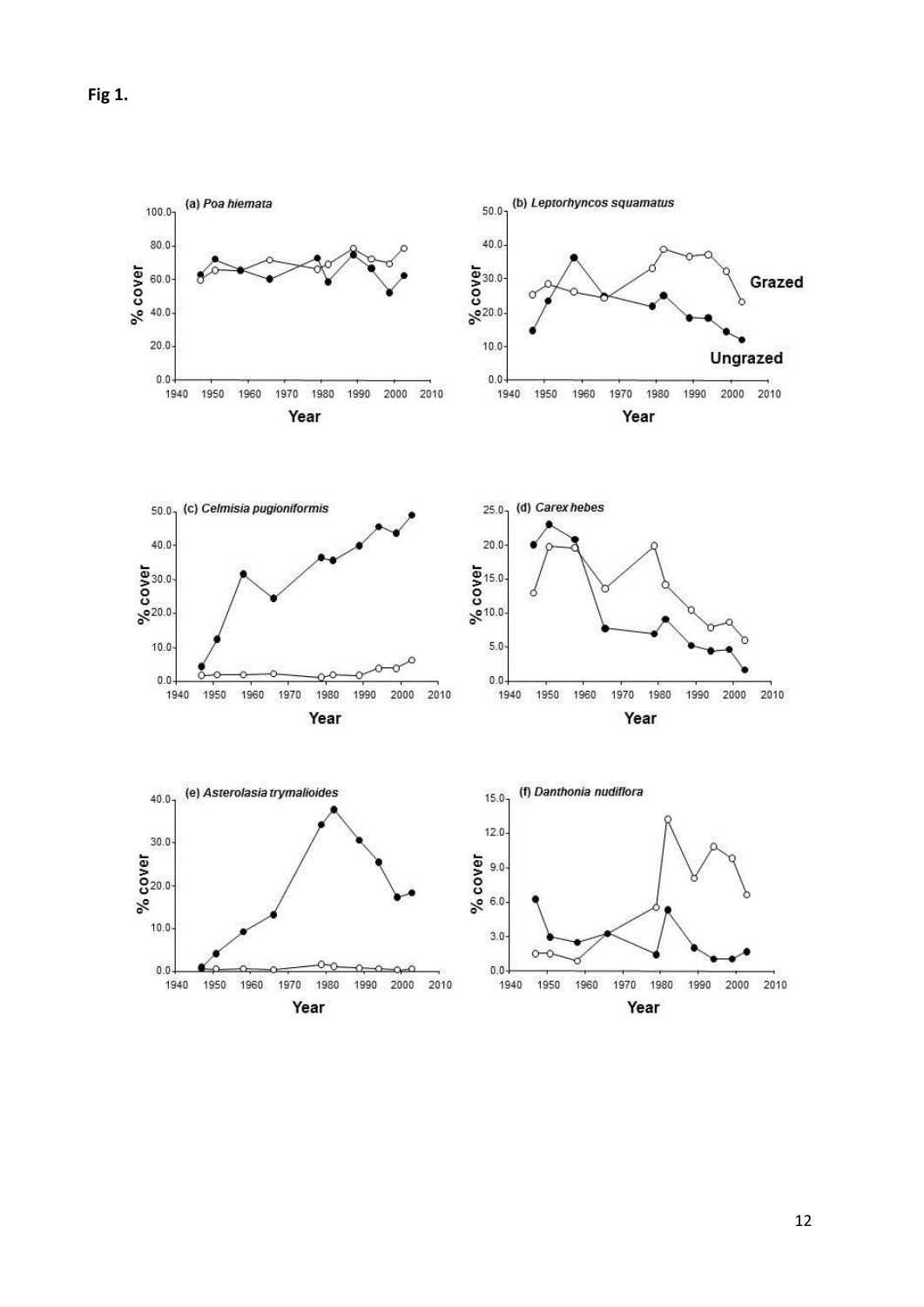

13